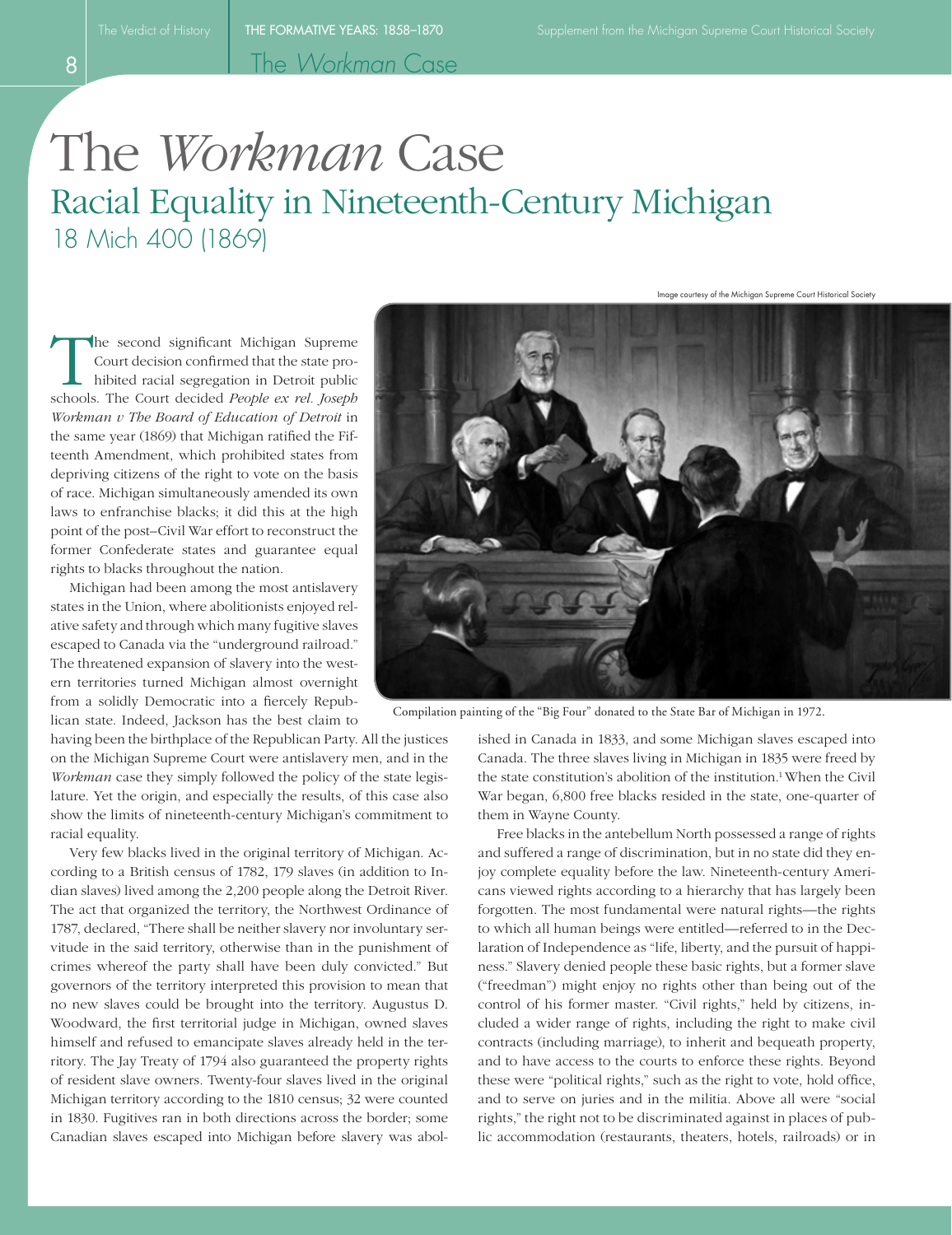private transactions such as employment or housing sales and rentals. No hard-and-fast rule distinguished these levels of rights. For example, some considered the right to vote a civil right. Although women were generally regarded as citizens, they faced many civil disabilities—especially married women—in all states. In the *Dred Scott* decision (1857), the United States Supreme Court held that free blacks might be citizens with full equality in some states, but could never be citizens of the United States.<sup>2</sup>

At the time of the Civil War, black Michiganders enjoyed most civil rights, but not political or social rights. The 1850 constitution limited the right to vote to adult white males. Blacks could not marry whites, and school districts could segregate pupils on the basis of race. In 1846, a convention of black citizens petitioned the Michigan legislature to extend the right to vote to blacks. The legislature refused, a senate committee declaring, "Our government is formed by, and for the benefit of, and to be controlled by, the descendants of European nations, as contradistinguished from all other persons. The humane and liberal policy of our government at the same time, extends its protection to the person and property of every human being within its limits, irrespective of color, descent, or national character."3 Whites had an interest in maintaining control of the government, and extending the right to vote to blacks might only attract more of them to Michigan and enable them to take over the state. On the other hand, Austin Blair, a legislator and future governor, wrote a dissenting report arguing that depriving blacks of the right to vote violated the principles of the Declaration of Independence.<sup>4</sup> Michigan's policy—civil but not political or social equality—was relatively liberal for the antebellum United States. Racial equality in Michigan did not go as far as in Massachusetts or other northeastern states, but further than it did in most other states.

Michigan enacted stringent "personal liberty laws" to protect free blacks from being kidnapped as fugitive slaves, and zealously supported the Republican Party and the waging of the Civil War. But white Michiganders were unsure about how far race relations should be altered. Detroit became a center of anti-Republican sentiment, experiencing anti-war and especially anti-draft riots that targeted blacks in 1863. In 1867, white Michigan voters, like voters in other northern states, rejected a proposed constitution that would have given blacks the right to vote.<sup>5</sup>

tices consciously or unconsciously shared—demanded some degree of deference."7

Shortly after the war, however, the Court seemed to recognize a more liberal shift in popular opinion. A year after the Civil War ended, William Dean was arrested for voting in a Michigan election, because officials claimed that he was not white. Dean answered that his dark complexion was due to Indian ancestry and that he was well over half white. An "expert witness," Dr. Zina Pitcher, testified that Dean was no more than one-sixteenth black. His judgment rested primarily on the shape of Dean's nose. The trial judge instructed the jury that this made Dean sufficiently non-white to be convicted. Dean appealed, and the state attorney general frankly stated the racist basis of the law. "Our legislation, wherever it has been prejudicial, on account of color, was so framed as to almost always bring within its purview all such persons. And the same is more or less true of the ruling class throughout the United States."8

The majority of the Michigan Supreme Court overturned the conviction, but not the law. Michigan might limit the right to vote to whites, the Court held, but people as white as Dean were qualified as white. Justice Martin dissented and ridiculed the majority decision. "If this be the correct rule, we had better have the constitution amended, with all speed, so as to authorize the election or appointment of nose pullers or nose inspectors to attend the election polls… to prevent illegal voting." Appealing to the spirit of the antislavery movement and the Civil War, he asked, "Can we not at this day, and in a free state, rise above this rule of slavery, and occupy a still more liberal and humane ground?" But Martin's opinion smacked of a kind of judicial supremacy that the majority disclaimed, especially when it was so far ahead of public opinion.<sup>9</sup>

Much like the steamship operator in *Day,* the city of Detroit provided only second-rate services for blacks. The city established "colored schools" in 1839, and the legislature affirmed this policy two years later. By the start of the Civil War, there were three colored schools for 185 black students in a system with 7,000 whites. The colored schools were "primary," providing rudimentary education for six years without grades, and were often located farther away than neighborhood schools reserved for whites. Blacks were excluded from graded secondary and high schools. In 1842, the legislature established Detroit as a single, autonomous school dis-

The Michigan Supreme Court largely reflected this popular ambivalence about racial equality. In 1858, the Court unanimously affirmed a lower court's judgment for John Owen, a steamship operator who refused to provide cabins for black passenger William Day. While such common carriers could

*…the origin, and especially the results, of this case also show the limits of nineteenth-century Michigan's commitment to racial equality.*

not exclude blacks entirely, they could restrict their privileges if they believed it was for the good of the community. This position reflected the fact that white prejudice against blacks placed limits on "social equality."6 As one historian notes, "The Court recognized that widespread beliefs about race—many of which the justrict, with "full power and authority to make by-laws and ordinances relative to the regulation of schools, and relative to anything that may advance the interests of education, the good government and prosperity of the free schools in said city, and the welfare of the public concerning the same."10 Dr. Zina Pitcher, the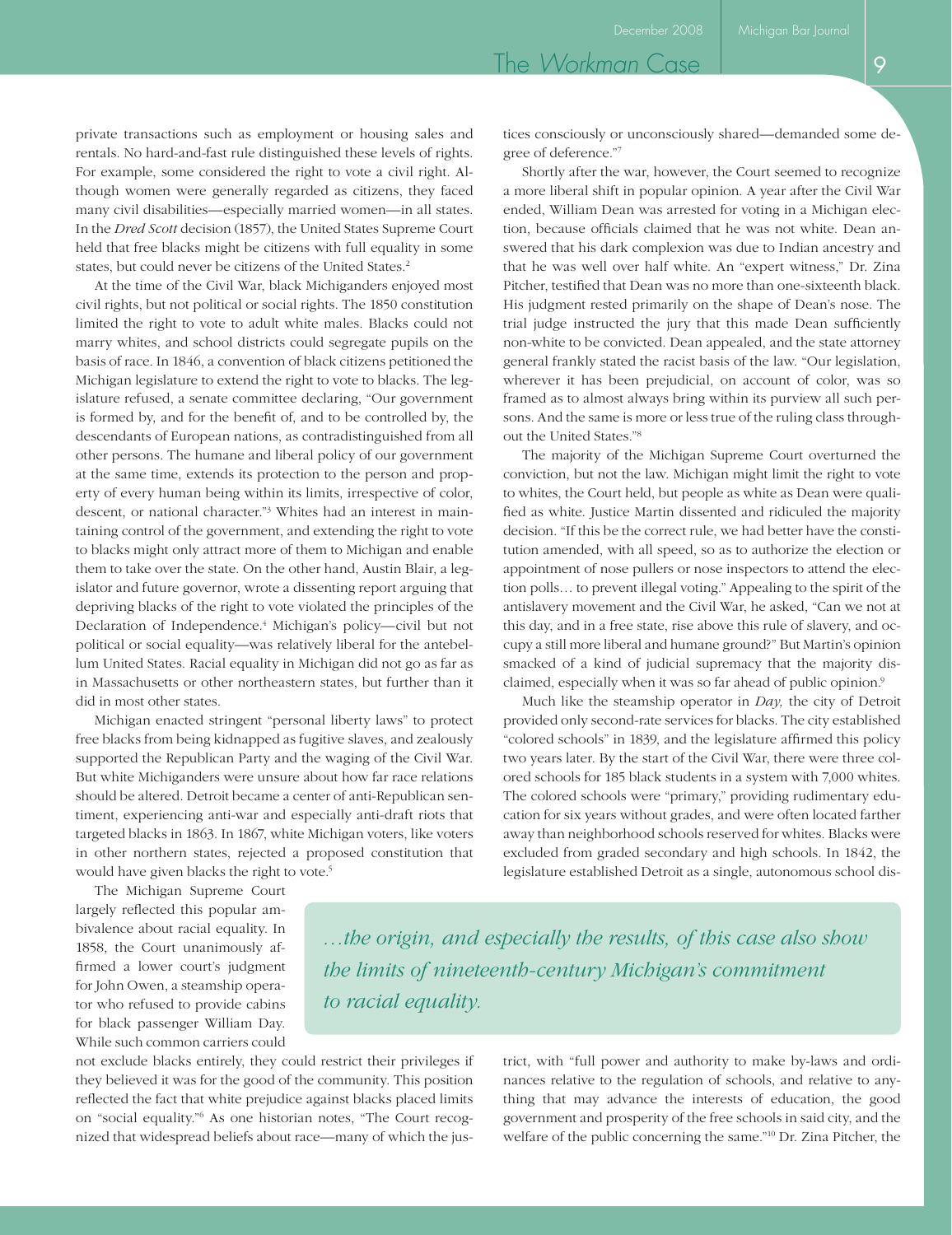The *Workman* Case

racial ethnologist in the *Dean* case, was the principal author of the law.

Civil rights activists objected to the separate and inferior status of black schools and lobbied for integration. The antislavery movement and the Civil War's turn to emancipation helped their cause. Former Republican Governor Austin Blair attempted to force the Jackson public schools to admit George Washington, a black student, and in 1867 the legislature enacted a new school law. The new act declared, "All residents of any district shall have an equal right to attend any school therein."11 A subsequent act of 1869 repealed the 1842 Detroit charter and granted a new one that included the 1867 act's language. The 1867 act was principally aimed at Detroit, the city in which most blacks lived, and the one most resistant to desegregation.

In April 1868, Joseph Workman attempted to enroll his son, "a mulatto, of more than one-fourth African blood," into the Tenth Ward school, where he lived and paid school taxes. The school refused to admit him, claiming that it was exempt from the new laws. A group of civil rights activists, including the Second Baptist Church and future Governor John J. Bagley, then brought suit in the Supreme Court for a writ of *mandamus—*a judicial order compelling a public officer to do his duty.12

Justice Manning had died in 1864, and the voters chose Thomas McIntyre Cooley to fill his seat. Chief Justice Martin died at the end of 1867, and Cooley became chief justice, while Martin's place was filled by Benjamin F. Graves. Along with Justices Campbell and



John Bagley, future governor, and others brought suit against the Detroit school board.



Fannie Richards was a teacher at Detroit's first black school, which was housed in the Second Baptist Church.



Photo by Brittany West

The Second Baptist Church, which still stands at 441 Monroe Street in Detroit

Before the day of the *Workman* decision, John Bagley and Fannie Richards prearranged a signal that would let her know the outcome of the case. Fannie, a pioneering black school teacher who had opened a private school for black children in Detroit in 1963, worked as a teacher in Detroit's segregated Colored School No. 2. As a teacher who passionately believed in desegregation, and one of several liberal-minded citizens who helped finance the Workman lawsuit, she had a large stake in the Court's decision. If the decision was favorable, John Bagley, future Michigan governor and fellow funder of the suit, would wave a white handkerchief out the window of the afternoon train. Richards and her pupils waited in suspense for the train to come. When it finally came, John Bagley was waving a white handkerchief. Fannie and the children cheered; they knew the Court had ended segregation in Detroit public schools. Fannie went on to become Detroit's first black teacher in the integrated school system.



Benjamin F. Graves came from New York to Battle Creek and became a Michigan circuit court judge in 1857, serving briefly on the old Supreme Court, which was composed of circuit court judges. In 1866 he resigned from the Court because of his frail physical constitution. But the next year the voters returned him to the new Supreme Court, where he served until his retirement in 1883. Described as "mild and

self-effacing," Graves "enjoyed the fondness of

Official Court portrait of Benjamin F. Graves

his colleagues." Despite his physical frailty, he lived to be almost 90.<sup>1</sup>

1. Shelly, *Republican Benchmark: The Michigan Supreme Court, 1868–75,* Mid-America 77 (1995), p 104.

Christiancy, Cooley and Graves filled out what came to be called the "Big Four," the most renowned bench in Michigan Supreme Court history, from 1867 until 1875.13

The *Workman* case was a rather straightforward one. Workman claimed that the 1867 legislation requiring equal access applied to Detroit and that to exclude black pupils from the benefits of public education was not a reasonable "regulation." The school board denied these claims and, among other arguments, emphasized that segregation served the interests of public order. The board's lawyers said, "There exists among a large majority of the white popu-

> lation of Detroit a strong prejudice or animosity against colored people, which is largely transmitted to the children in the schools, and this feeling would engender quarrels and contention if colored children were admitted to the white schools."14 "The jurisdiction of the board is a large and populous city, comprehending many conflicting and antagonistic elements," the board members continued. "They are the best judges, and are and should be the sole judges of what is the best method of harmonizing and directing these elements so that they will not clash."15

> The idea that the public had an interest in keeping the peace between hostile racial groups had been used to justify segregation in the *Day* case, and would be accepted by the United States Supreme Court when it upheld Louisiana's segregation statute in *Plessy v Ferguson* (1896). The school board claimed that separating white and black pupils was no less reasonable than separating male and female ones and pointed out that Michigan's law against interracial marriage showed a policy favorable to racial classifications. The *Day* decision provided judicial authority for their case; even the Supreme Court of Massachusetts, the most racially liberal state in the Union, had accepted segregated schools in the city of Boston.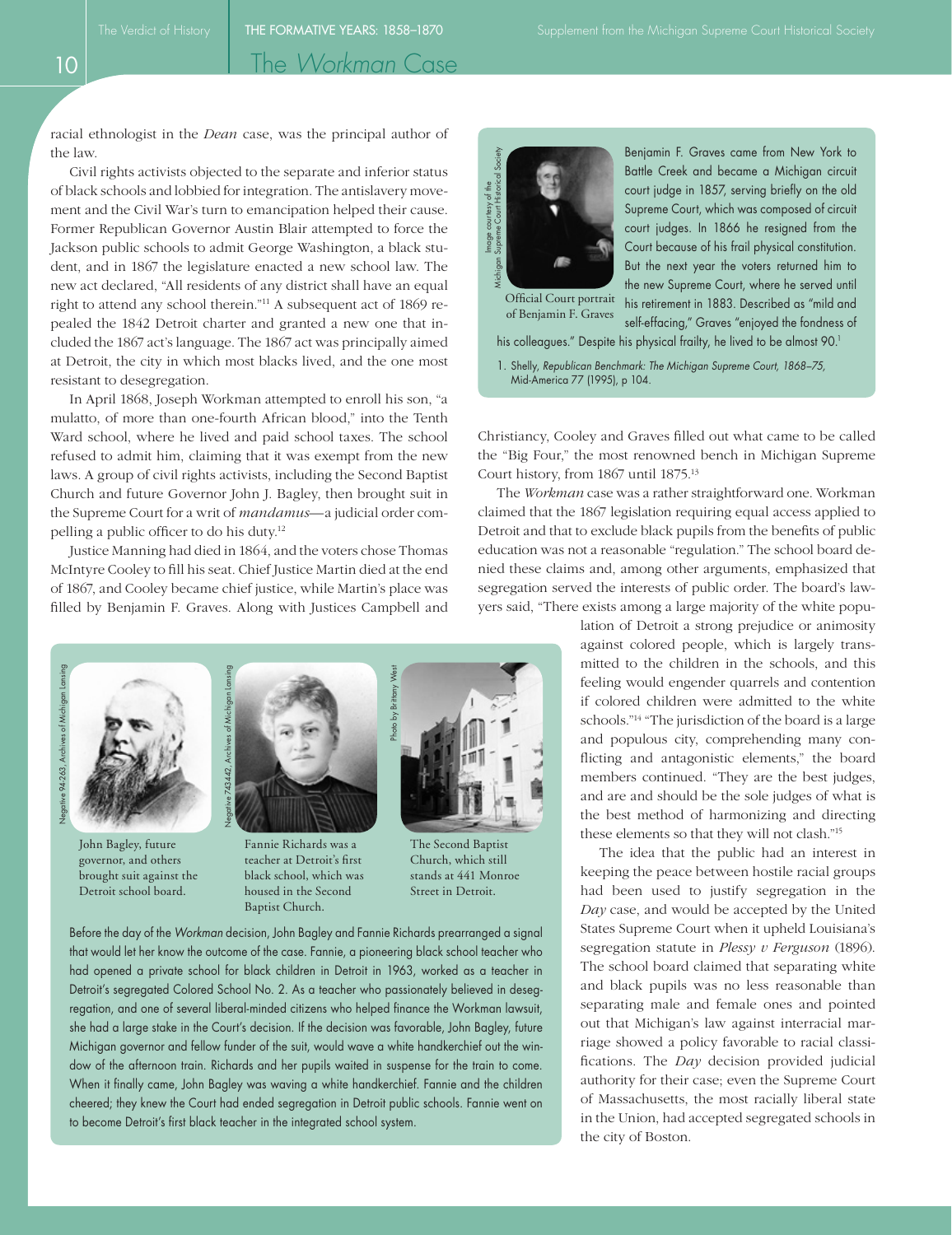## The *Workman* Case

In this case, though, the Michigan legislature's intent to forbid segregation was quite clear. Cooley noted that, "It is too plain for argument that an equal right to all the schools, irrespective of all such distinctions [of race or color, or religious belief, or personal peculiarities], was meant to be established."16 It was equally clear that the legislature did not intend to exempt Detroit from the equal-access statute. As Justice Cooley went on to say, "That the Legislature seriously intended their declaration of equal right to be partial in its operation, is hardly probable."17 Indeed, Cooley surmised quite accurately that the law was enacted with Detroit, and a few other cities, in mind. It is possible that Cooley also thought that the segregation policy violated the state constitution's due process clause. "As the statute of 1867 is found to be applicable to the case, it does not become important to consider what would otherwise have been the law," he concluded.18

Cooley's decision marked the high point of civil rights activism in postwar Michigan. Two months before the decision, the Michigan legislature ratified the Fifteenth Amendment, and a November referendum to amend the constitution to allow blacks to vote passed by a 54,000–51,000 vote.19 *Workman* confirmed the Court's antislavery and egalitarian disposition, and must have been especially satisfying for Cooley, who always regretted that he had not enjoyed greater educational advantages, and who had great faith in the power of education to level social distinctions and provide upward social mobility.20 Years later, Cooley would write with pride of Michigan, "No commonwealth in the world makes provision more broad, complete, or thorough for the general education of the people, and very few for that which is equal."21

Justice Campbell entered a dissenting opinion, arguing that the state legislature had not been specific enough to override the great discretion given to the Detroit school board by earlier statutes. Workman's case, he said, "depends much, if not entirely, upon the effect to be given to a changed condition in public affairs, and whatever corresponding change that condition may have wrought upon public opinion concerning the treatment of colored persons." In effect accusing the majority of legislating from the bench, he warned, "Public opinion cannot have the force of law, until it is expressed in the forms of law." Campbell further noted that the colored schools were "in no respect…differing from, or inferior to, other schools."22 His legal formalism served illiberal ends. His dissent was typical of the social and cultural distance that often separated the self-made Cooley and the aristocratic Campbell. One historian notes that Campbell, the only Whig among the Big Four, was also the only one "to the manor born."23

Workman's legal victory did not immediately open all Michigan schools to black pupils. Detroit continued to drag its feet, refusing

It is tempting to wonder how the history of the constitutional law of civil rights might have differed if Cooley had ever joined the U.S. Supreme Court. Cooley had a very broad and liberal view of the rights secured by the Fourteenth Amendment, which he expressed in his 1873 edition of Joseph Story's *Commentaries on the Constitution.* Addressing the amendment's guarantee that no state shall deprive any person of life, liberty, or property without due process of law, he wrote, "It should be observed of the terms life, liberty, and property, that they are representative terms, and are intended and must be understood to cover every right to which a member of the body politic is entitled under law…. [T]he guarantee is the negation of arbitrary power in every form which results in a deprivation of right. The word we employ to comprehend the whole is not, therefore, a mere shield to personal liberty, but to civil liberty, and to political liberty also so far as it has been conferred and is possessed."1 Cooley might well have interpreted the Congress' intent in the Fourteenth Amendment as liberally as he did the Michigan legislature's intent in the 1867 school access act. He is usually depicted as one of the fathers of "substantive due process," a doctrine that served to protect property rights between 1890 and 1937, and which might have been applied (and sometimes was applied) to the rights of racial and ethnic minorities. On the other hand, Cooley was not a doctrinaire advocate of substantive due process, denied from the outset that the Fourteenth Amendment had revolutionized the American federal system, and moved in a more conservative direction in the 1870–1880s. Indeed, his lack of fidelity to the Republican Party is probably what kept him off the U.S. Supreme Court in the first place.<sup>2</sup>

1. Story, *Commentaries on the Constitution of the United States,* 4th ed, with notes and additions by Thomas M. Cooley (Boston: Little, Brown & Co, 1873), vol II, p 668. For a contrasting interpretation, see Paludan, *A Covenant with Death: The Constitution, Law, and Equality in the Civil War Era* (Bloomington: Univ of Ill Press, 1975), pp 252–270.

2. Story, *supra* at vol II, p 682.

admission to blacks until legal challenges forced it to, by which time it was usually too late in the school year to make any difference. The city finally gave in after black enfranchisement allowed black Detroiters to exercise their political power. "Detroit's school system had accepted integration as slowly as the courts would permit, resisting change at every point," one historian concludes.<sup>24</sup> After blacks entered white schools, administrators then attempted to establish racially segregated classrooms. When that failed, they made a last gesture to segregate by doing away with double desks within the classrooms, so that whites and blacks did not sit too close together. Smaller Michigan cities defied the law and maintained segregated schools into the twentieth century.<sup>25</sup>

> In the second half of the twentieth century, federal courts began to enforce orders against de facto school segregation. Whereas Detroit schools were no longer segregated by the law (de jure), discrimination in the housing and employment markets and other kinds of unequal

*The judicial impact on integration of Michigan public schools in the nineteenth century makes an interesting comparison to the twentieth-century attempt.*